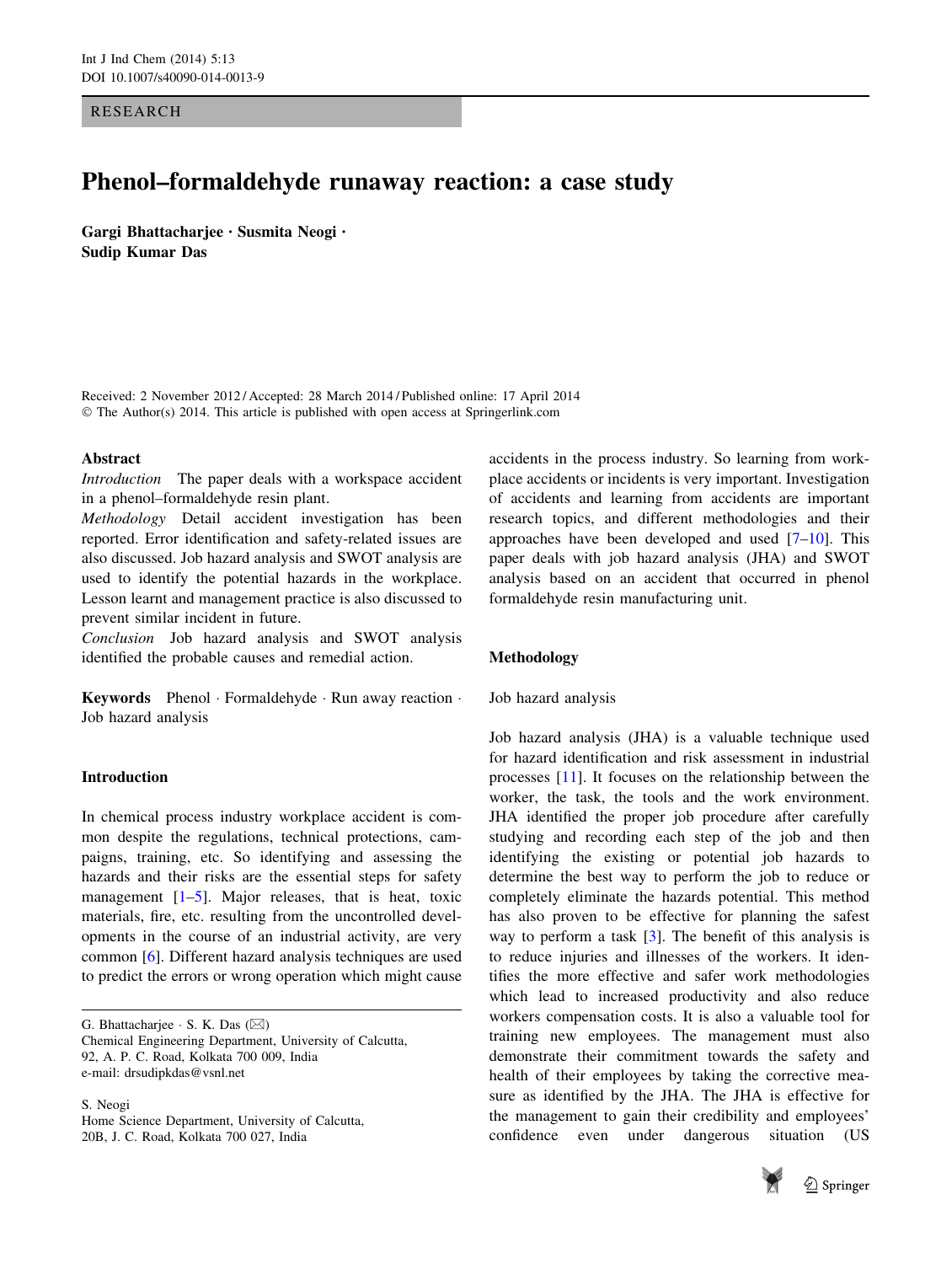Department of Labor, OSHA 3071 [[12,](#page-5-0) [13](#page-5-0)]). The JHA consists of three main steps [[11\]](#page-5-0):

- 1. Identification––choose a specific job, break down the job into a sequence of stages and identify the possible incident that might occur during the work.
- 2. Assessment––evaluate the risk that might occur during the work.
- 3. Action––measure to reduce or eliminate the risk.

It also describes the formal job so that both the employee and the supervisor understand the job completely and perform according to the procedure [[14,](#page-5-0) [15](#page-5-0)].

#### SWOT analysis

The SWOT analysis (strengths, weakness, opportunities and threats) is an effective and useful tool to identify the strengths and weaknesses and also to examine the opportunities and threats of an industry. Strength and weakness analysis focuses on the past performance, present strength, resources and capabilities. The opportunity analysis focuses on the improvement of working procedures and working environment and threats indicate the obstacles in job and problems which affect productivity.

The SWOT method is used to identify a solution of a problem or developing a plan which analyses the strengths and weakness within the organization and the opportunities and threats outside the organization. The internal and external factors highlight the positive points, that are strengths and opportunities, and negative points, that are weakness and threats, of the organization. It gives a clear idea about the job and the working environment to the management and workers. Hence it minimizes the accident/near misses situations and also raises safety awareness.

## Runaway reaction

A runaway reaction is a chemical reaction which accelerates because the heat produced exceeds the vessel's cooling capacity [[16\]](#page-5-0). The uncontrolled, or runaway reaction, occurs as a result of various situations such as mischarged raw materials, the presence of contaminants, failure of a reactor's cooling system, etc. If the heat generation exceeds the reactor's ability to remove it, the reaction can accelerate, that is runaway and cause increase in temperature and in some cases also pressure to increase. A large increase in pressure may lead to an explosion which has the potential risk for injuries to workers, even death in on-site or offsite of the plant and affects the environment. Barton and Nolan [\[17](#page-5-0)] reported the incidents and causes of 189 runaway reactions in the UK during the period 1962–1987, of which 64 were related to



polymerization reactions and 13 to the phenol and formaldehyde reaction alone. British Plastic Federation [[18\]](#page-5-0) published a booklet on phenol–formaldehyde reaction which helps to minimize and control the runaway reaction. On September 10, 1997, the Georgia Pacific Resins Plant in Columbus experienced a large explosion in a phenol– formaldehyde resin reactor no 2 due to runaway reaction. The explosion caused a release of liquid resin and other chemicals. This accident caused the death of one operator, injury to four other employees and chemical burns to three fire fighters. The blast was felt at least two miles from the plant. The residents within a  $\frac{3}{4}$  mile radius of the plant were evacuated. According to the City of Columbus's Incident Report [[19\]](#page-5-0), nine people including eight residents and one safety officer complained of symptoms at the time of the incident; symptoms included burning of skin, rashes, sore throat, headaches, breathing problems due to bronchitis, burning of throat and nausea. A number of residents reported burning eyes and irritation of their nose and throat.

## Phenol–formaldehyde reaction

The phenolic resin is prepared by the reaction of phenol or substituted phenol with an aldehyde such as formaldehyde, in the presence of an acidic or basic catalyst. Phenolic resins are used as adhesives for binding wood-particle boards, fibre boards, plywood, nonwoven textiles and insulation materials, coatings, adhesives for papers and moulding compounds and water-based paints, as well as the manufacture of high-tech high-temperature resistant composite materials. Acid-catalysed phenol formaldehyde resins are known as novolacs and base-catalysed resins are called resols.

The resols have three stages of polymerization reactions: addition, condensation and curing. The first step is addition of formaldehyde to phenol to form methylophenols (2 hydroxymethylphenol, 4-hydroxymethylphenol, 2,6-dihydroxymethylphenol, 2,4-dihydroxymethylphenol and 2,4,6-trihydroxymethylphenol). This methylophenols condense to form low-molecular-weight prepolymers. On heating the prepolymers transform to various molecular weight polymers with a rigid cross-linked network [\[20](#page-5-0)]. Whereas in the acid-catalysed reaction the first step is the addition reaction––formaldehyde and phenol form methylophenols (2-hydroxymethylphenol, 4-hydroxymethylphenol), the methylophenols condense to form dihydroxydiphenyl methane and on heating they finally condense together to form a linear polymer called novolacs [\[21](#page-5-0)].

Debing et al. [\[22](#page-5-0)] studied the kinetics of resol formation using ammonia as catalyst and showed that the rate was first order. Goldblum [\[23](#page-5-0)] reported that the ammonia and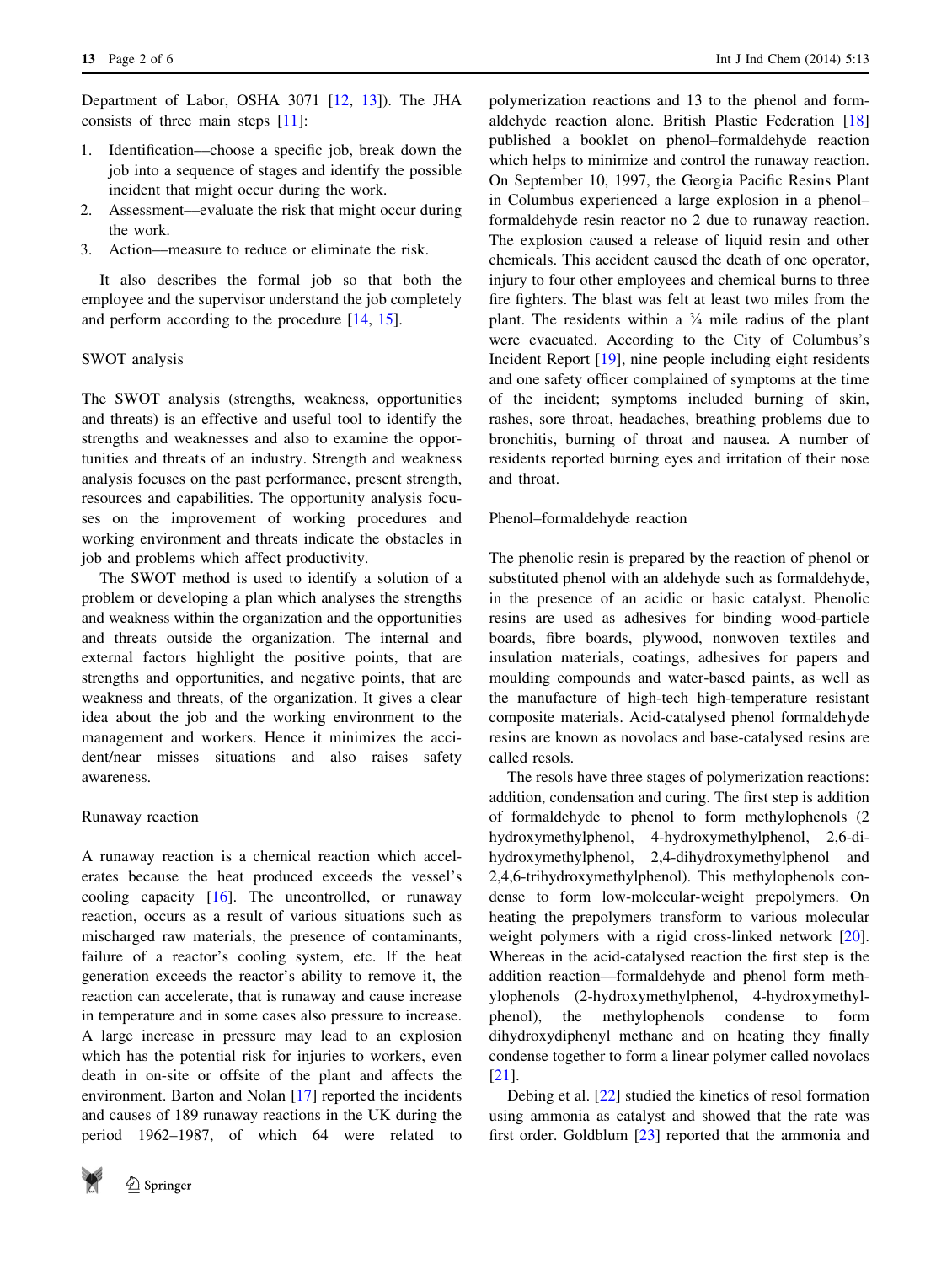acid-catalysed phenol–formaldehyde reactions are similar in nature but the molecular weight of ammonia-catalysed resins were 2–3 times higher than those resin obtained using sulphuric acid as catalyst. Megson [\[24](#page-5-0)] reported that under the acidic conditions the reaction is bimolecular, but Jones [\[25](#page-5-0)] reported that at low temperatures the reaction is mono-molecular. In alkaline condition both mono and bimolecular reactions are observed, but in general ammonia leads to mono-molecular reaction.

Phenol formaldehyde reactions are exothermic and probability of accident is higher than that for any other kind of chemical reaction. Once the reaction is initiated, heat generated by the reaction increases the reaction rate and generates more heat, thus accelerating the reaction. According to the British Plastic Federation [\[18](#page-5-0)] the heat of reaction is

 $\Delta HR$  = -17.2 kJ/mol of HCHO reacting to a  $-CH<sub>2</sub>OH$  methylol group  $\Delta HR$  = -90 kJ/mol of HCHO reacting to a  $-CH<sub>2</sub>$  – methylene bridge

and the heat of reaction for ammonia catalysed resins would be between  $\Delta HR = -66$  and  $-71.5$  kJ/mol.

## Manufacturing process

In a batch the ratio of phenol to formaldehyde was approximately 1:1.1 and catalyst ammonia was about 1/40 times of the total mass of the batch. In the manufacturing process the raw phenol was taken as water solution having 87 % concentration and formalin concentration was about 37 %. A batch of 6,000 L was used to prepare the resin.

After charging phenol and formaldehyde in the reactor, normally ammonia was added from overhead tank. There was also heating coil and cooling coil arrangement in jacket outside the reactor for heating or cooling purpose. The reactor mass was continuously stirred by using electric motor. One drain line was provided at the bottom of the reactor. There was temperature indicator and pressure gauge attached to the reactor for measuring temperature and pressure, respectively.

At the top of the reactor there was a vertical condenser connected to the reactor and with a receiver. Vapour from the reactor condensed in the condenser and again back to the reactor until desired quality of distillate was reached, which was then transferred to the receiver. A rupture disk was installed between the reactor and condenser vapour pipeline. In case of high pressure the ruptured disk will open thus saving the reactor. Temperature was maintained in the reactor by increasing or decreasing the supply of steam in the reactor jacket at around  $100^{\circ}$ C. If temperature became higher in the reactor then cold water was applied to the jacket to maintain the temperature.

## The incident

The incident occurred on 26 Aug. 2001 at around 2:45 p.m. in Kalyani, Nadia District, West Bengal, India. On the day of incident the trial run was started using ammonia as catalyst. The earlier operation was based on caustic soda as catalyst and safe operating procedure was available. So there is no safe operational procedure for the reaction using ammonia as catalyst and hence the entire operation was started using manual control under the supervision of an expert. The phenol, formaldehyde and liquid ammonia were stored in the storage.

Initially phenol in water solution having concentration of 87 % was taken in the reactor, and then the formalin having 37 % concentration was transferred to the reactor. The stirring arrangement in the reactor was started slowly. Then the liquid ammonia as catalyst was added manually to the reactor. During the catalyst addition, liquid catalyst spilled on the hand of the operator and the operator felt some burning sensation. The temperature of the reaction mass was already raised by steam heating to nearly 100 $\degree$ C and after few minutes it was observed that the temperature was increasing abnormally. The supervisor present nearby the reactor felt some abnormality in the reactor and he instructed to drain the reaction mass from the reactor in several 100/200 L drums available in the plant. After filling the drums the operators closed the lids of some drums which were taken away to the open space at a distance from the reaction zone. There were still some reactants in the reactor. After a few minutes the closed drums exploded one after another and pieces of drums flying at a height of 30–40 ft struck the wall and roof of the shed of the nearby areas. The residual mass in the reactor was drained to the other empty drums and those drums were not closed. These drums did not explode.

# Probable causes of the accident

After examination it was found that the liquid used as catalyst was not liquid ammonia but it was concentrated nitric acid. It causes vigorous reaction of the reactants inside the reactor. Concentrated nitric acid helps to lead the reaction as runaway reaction, which increased temperature of the reactor mass. So the abnormal temperature rise was observed in the reactor and cooling arrangement was not adequate to control the reactor temperature. Due to vigorous reaction at high temperature (as rate of reaction doubled roughly with increase of every 10  $^{\circ}$ C) and production

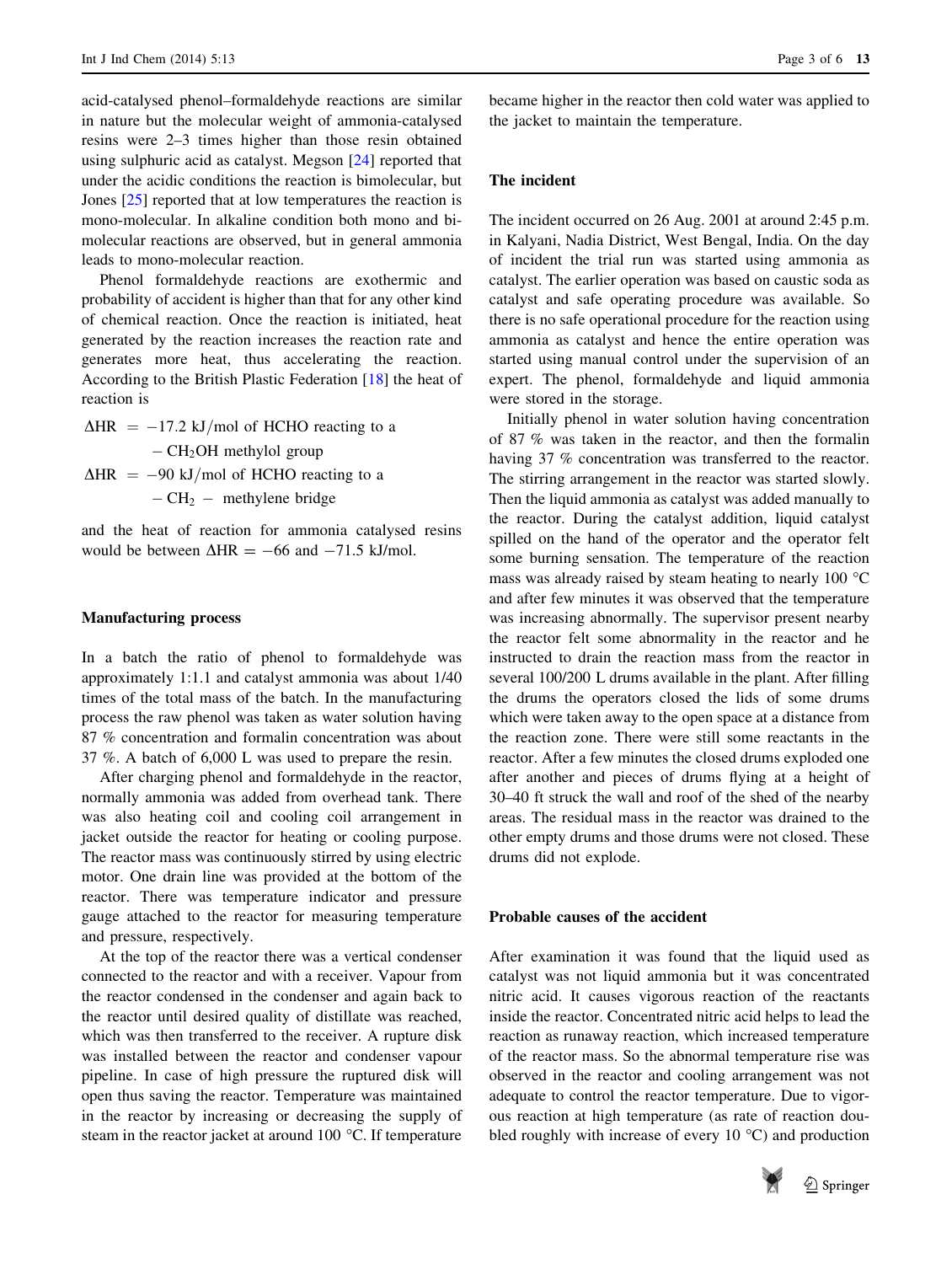|  |  |  | Table 1 Job hazard analysis based on standard process |  |
|--|--|--|-------------------------------------------------------|--|
|  |  |  |                                                       |  |

| Basic job steps                                                                                                                                                                                      | Potential hazards or<br>injuries                                                                                         | Cause                                                                                                                                                                                                                                                                                                                                           | Required safe job procedures<br>4                                                                                                                                                                                                                                                                                                                                                                                               |  |
|------------------------------------------------------------------------------------------------------------------------------------------------------------------------------------------------------|--------------------------------------------------------------------------------------------------------------------------|-------------------------------------------------------------------------------------------------------------------------------------------------------------------------------------------------------------------------------------------------------------------------------------------------------------------------------------------------|---------------------------------------------------------------------------------------------------------------------------------------------------------------------------------------------------------------------------------------------------------------------------------------------------------------------------------------------------------------------------------------------------------------------------------|--|
| 1                                                                                                                                                                                                    | 2                                                                                                                        | 3                                                                                                                                                                                                                                                                                                                                               |                                                                                                                                                                                                                                                                                                                                                                                                                                 |  |
| This process is based on ammonia<br>catalyst                                                                                                                                                         | Wrong catalysts make the<br>reaction runaway                                                                             | Wrong catalyst concentration nitric<br>acid used                                                                                                                                                                                                                                                                                                | Proper catalyst should be added                                                                                                                                                                                                                                                                                                                                                                                                 |  |
| Adequate cooling arrangement<br>should be provided                                                                                                                                                   | Inadequate cooling<br>increases temperature                                                                              | As the temperature increases in the<br>reactor the reaction rate also<br>increases and in general the<br>reaction rate is doubled for an<br>approximate increase of 10 $^{\circ}$ C. As<br>the reaction rate increases the<br>generation of water vapour<br>(reaction product) also increases<br>which increases the pressure in the<br>reactor | Adequate vent arrangement (proper<br>sized vent) in the extreme<br>condition should be provided;<br>otherwise, there is possibility of<br>explosion due to over pressure; it<br>causes complete destruction of the<br>reactor vessel and there are<br>possibilities of flying of metal<br>pieces in and around the plant<br>which is dangerous for the human<br>in site and off site and also release<br>of hazardous materials |  |
| In store material should be kept in<br>proper order. Display of MSDS in<br>working areas and checking of<br>delivery order etc. are required to<br>avoid mixing the wrong chemical<br>in the process | Proper reactants or catalyst<br>should be identified and<br>used for the reaction and<br>also used in proper<br>sequence | Wrong reactants or catalysts or<br>wrong sequences in the input to<br>the reactor can also make the<br>reaction runaway                                                                                                                                                                                                                         | Chemicals should be labelled and<br>the use of personal protective<br>equipments insisted upon (PPEs)<br>for carrying the chemicals                                                                                                                                                                                                                                                                                             |  |
| The runaway reaction is exothermic<br>in nature and therefore increases<br>temperature, so the reaction mass<br>is transferred or drained away<br>from the reactor zone in case of<br>emergency      | The reaction mass<br>transferred to a container<br>with closed lid leads to<br>the explosion of the<br>container         | Create high temperature (as rate of<br>reaction doubled roughly at<br>increases of every 10 $^{\circ}$ C) inside<br>the container and also release of<br>steam-pressure rises                                                                                                                                                                   | Always transfer the reaction mass in<br>a container with open lid. This<br>does not create high pressure<br>inside the container                                                                                                                                                                                                                                                                                                |  |
| Any kind of operating negligence                                                                                                                                                                     | Accident, blast, or<br>explosion occurs                                                                                  | Reaction is highly exothermic, so<br>any negligence can make the<br>situation accident prone                                                                                                                                                                                                                                                    | Implement various protective<br>measures: arrange operator<br>training, gain knowledge about<br>chemical reactions, show them<br>past accident histories                                                                                                                                                                                                                                                                        |  |

of steam, the closed drums experienced high pressure. The high pressure led to the explosion of the drums. The drums without lids did not explode. Draining of the reaction mass saved the reactor. So, it was clear that the operator added the wrong catalyst, that is concentrated nitric acid instead of liquid ammonia, to the process and that too at a high rate. Investigation shows that the accident occurred due to human and maintenance error.

## Errors and the accident analysis

Job hazard analysis (JHA) and SWOT analysis have been carried out to investigate the accident. Table 1 shows the basic step of JHA. It explains all the possible factors behind the incident in a simple step-by-step manner. After the analysis it was shown that operating error and maintenance error were the main causes of this accident. The maintenance error occurred because the catalyst jar was not labelled, so the worker added the wrong catalyst. This analysis also suggests the preventive measures shown in

 $\hat{D}$  Springer

Table 1. Table [2](#page-4-0) shows SWOT analysis which represents the strengths, weaknesses, opportunities and threats of this manufacturing plant which identified the reasons of this accident and also found out the solution to prevent this type of accident in future. This analysis concluded that the supervisor of the plant had knowledge and experience about the process but faulty management was the main cause for accident.

# Remediation

All the reactants should be labelled properly and kept in proper place in the storage. The reactants are to be added in the reactor in a measured quantity, maintaining a precise sequence as prescribed in the operating manual.

# Lessons learnt

- 1. Based on job hazard analysis and SWOT analysis
	- (a) All chemicals in the storage are to be labelled.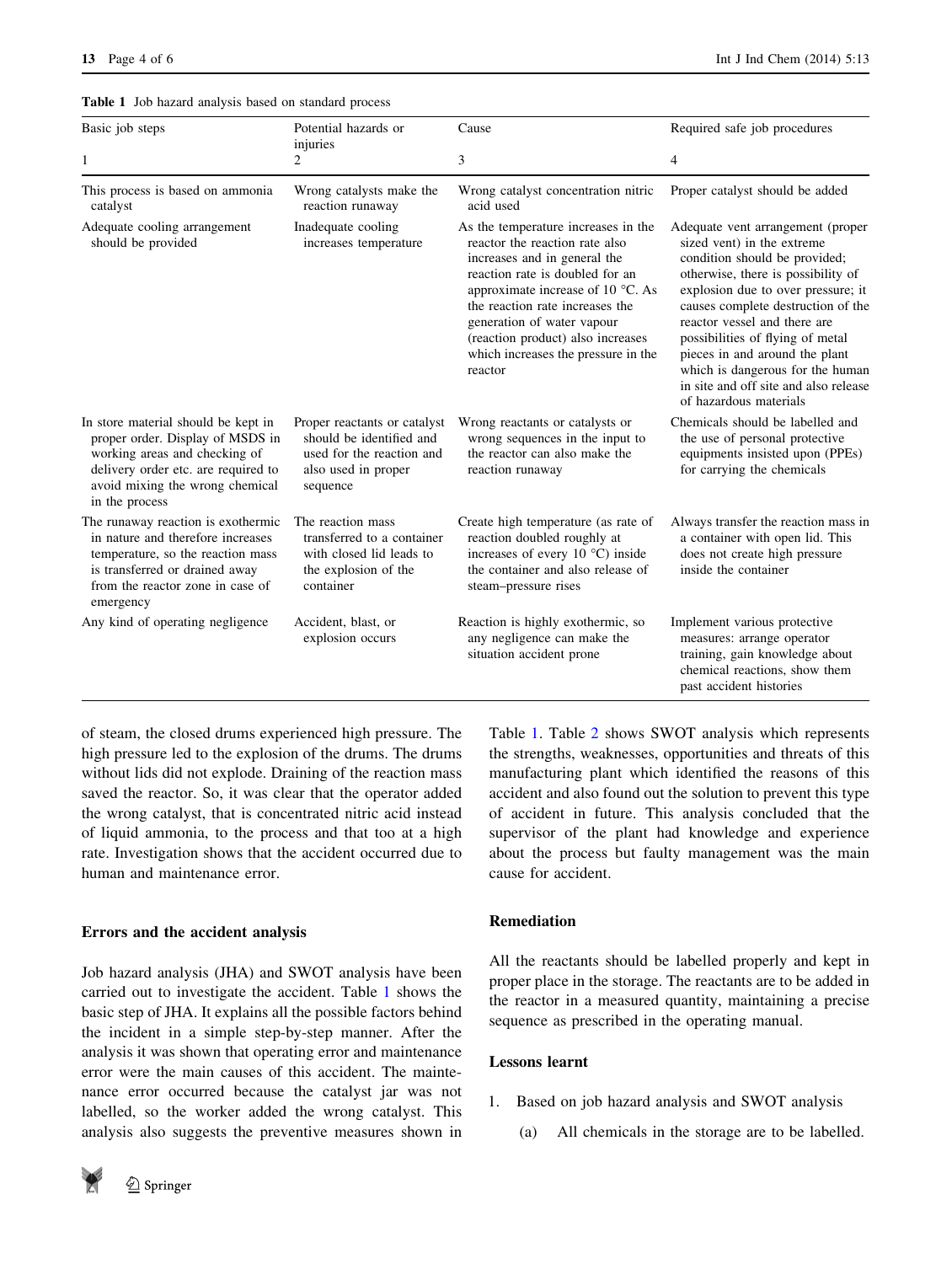#### <span id="page-4-0"></span>Table 2 SWOT analysis

|          | Positive                                                                                                                                                                                                                                                                                                                                                                                                                                                                           | Negative                                                                                                                                                                                                                                                                               |  |  |
|----------|------------------------------------------------------------------------------------------------------------------------------------------------------------------------------------------------------------------------------------------------------------------------------------------------------------------------------------------------------------------------------------------------------------------------------------------------------------------------------------|----------------------------------------------------------------------------------------------------------------------------------------------------------------------------------------------------------------------------------------------------------------------------------------|--|--|
| Internal | <b>Strengths</b>                                                                                                                                                                                                                                                                                                                                                                                                                                                                   | Weaknesses                                                                                                                                                                                                                                                                             |  |  |
|          | Standard process                                                                                                                                                                                                                                                                                                                                                                                                                                                                   | The chemicals are not labelled in the storage<br>Inadequate knowledge of the workers<br>Faulty management system<br>Management is not confident enough in the new process<br>No emergency planning for in-site and off-site<br>Lower level staff are mostly illiterate and do not have |  |  |
|          | Experience in the process technologies by the engineers, also the<br>knowledge and experience in runaway reaction<br>Due to sufficient knowledge and experience dangerous situation is<br>avoided; otherwise, reactor may burst, leading to more adverse situation<br>Management is committed for the new product using ammonia as<br>catalyst                                                                                                                                     |                                                                                                                                                                                                                                                                                        |  |  |
|          |                                                                                                                                                                                                                                                                                                                                                                                                                                                                                    | much knowledge of the process due to lack of training<br>Lack of communication skill of the workers<br>Lack of knowledge of the released chemicals and their<br>amounts in the accident scenario                                                                                       |  |  |
| External | <i><b>Opportunities</b></i>                                                                                                                                                                                                                                                                                                                                                                                                                                                        | <b>Threats</b>                                                                                                                                                                                                                                                                         |  |  |
|          | Proper training—to impart knowledge about the process and the<br>runaway condition of the process<br>Showing MSDS of the chemicals in the proper place<br>Adequate cooling arrangement in the reactor<br>Chemical should be added in the reactor in proper sequence<br>Proper storage facilities<br>Separate racks for separate chemicals in the storage with proper<br>labelling<br>Profit margin is rising due to high market demand, particularly in local<br>and export market | Uncontrolled exothermic runaway reaction<br>Human error/maintenance error<br>Accident or explosion<br>Loss of life and productivity                                                                                                                                                    |  |  |

- (b) Proper storage facilities for chemicals to be arranged.
- (c) Proper catalyst should be added to the reactor in proper sequence.
- (d) Adequate cooling arrangement is to be provided to the reactor to avoid uncontrolled raise in temperature.
- (e) Display of the material safety data sheet (MSDS) in the working area is to be made mandatory.
- (f) Personal protective equipment (PPEs) is to be used for carrying the chemicals.
- (g) Training for the operators is to be provided at regular intervals of time, like once a year, to avoid error in operation.
- 2. Administrative controls
	- (a) Management is to prepare the standard operating procedures (SOPs) of the process.
	- (b) Emergency preparedness programmes are to be prepared for onsite and offsite.
	- (c) SOPs are to be followed.
- 3. Proper sized emergency relief valve must be provided in the reactor.
- 4. Learning from accident history and near misses are to be recorded to provide necessary information and to guide to control accident.

## Steps to be taken to reduce hazards (EPA 2011)

- 1. SOPs for the new ammonia-catalysed process are to be developed to improve the inherent process safety.
- 2. Various protective measures like temperature control, instrumentation and interlocks to eliminate the opportunities for human failures are to be implemented.
- 3. The chemical and process hazards are to be understood by the operators and their consequences are to be evaluated for the process hazards assessment.
- 4. Operators are to follow SOPs.
- 5. Lessons learned from the incident, root causes and all recommendations are to be incorporated to prevent recurrence.
- 6. Management is to provide training for the operators at regular time intervals to improve work-place safety.

# Conclusion

An accident case study has been reported on the process of manufacturing of phenol–formaldehyde resin using ammonia as catalyst in the new trial run process. Due to operator's mistake concentrated nitric acid was used in the reactor instead of ammonia as catalyst and run away reaction was started. The job hazard analysis (JHA) and